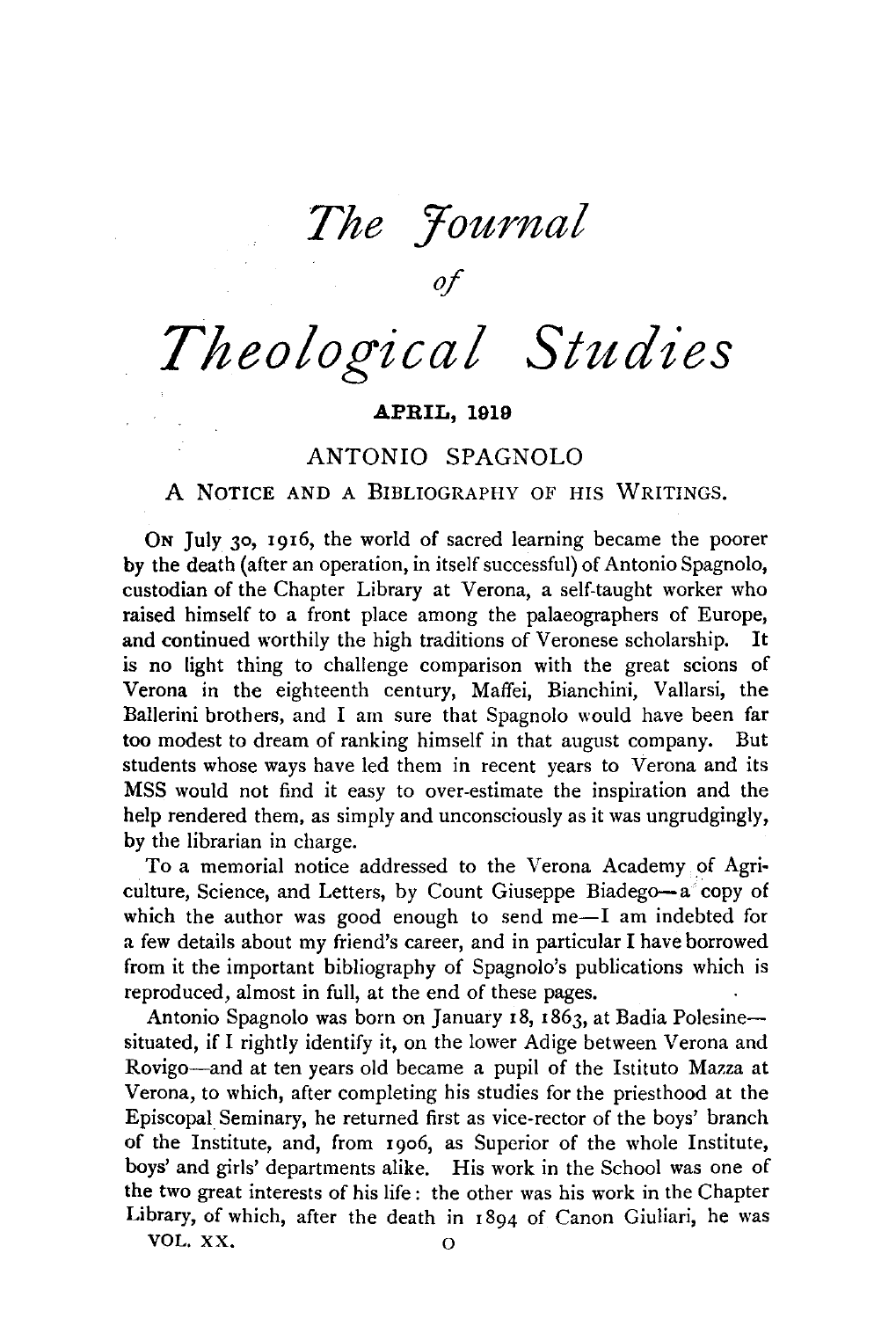appointed 'custode' or warden-not being a Canon he could not be technically librarian, and he never attained that dignity. There is probably no collection in Europe which rivals in its antiquity and continuous history the library of Verona : hardly anywhere else can be found so many precious manuscripts of the centuries from the fourth to the tenth after Christ, and nowhere else, I think, have so large a proportion of the ancient MSS belonged to their present home since the date of their writing. Among its treasures are some of the oldest and most important of the Latin MSS of Canons; a sixth-century MS, for instance,  $\overline{\text{lix}}$  [57], one of a small group of four contemporary MSS probably written for the church of Verona, and a seventh- or eighth-century MS,  $\vert x \vert$  [58], containing a unique collection of apparently African *provenance.* My own studies, therefore, drew me to Verona on nearly every visit that I paid to Italy from my first in 1890 down to my most recent in 1911: and of some eight or ten occasions on which I must have worked in the library, Spagnolo was in charge of it on all save the first and perhaps the second. The library was open daily to scholars from 10 a.m. till 2 p.m.; though for some three-quarters of an hour, between 12 and <sup>I</sup>o'clock, the *custode* would retire home for his dinner, leaving one locked in, a proceeding to which I never felt quite reconciled. On my later visits, when we had become more intimate, he would, if I were pressed for time and wanted to work in the afternoon or on Sunday, take the MS on which I was employed back with him when the library was closed for the day, and I would make my journey, across the old Roman bridge over the Adige and up the slope of the hill immediately opposite, to the Istituto Mazza, and there continue the process of collation in his apartment. In May 1911 I spent a week at Verona, and that was the last time I saw him : one morning, when I was nearing the end of the work I had come to do, we went upstairs from the groundfloor room in the Chapter Library set apart for working purposes—the mark of the height attained by the great flood of  $1882$  is some three or four feet from the ground-to the upper floor where the manuscripts themselves are spaciously housed, and there we turned over some of the oldest of them. Two extraordinarily antique copies of St Hilary first claimed attention, and next a sixth-century MS labelled with the name of St Maximus of Turin. Here my eye was at once caught by the words 'canones Nicenorum' on the last leaf: and though what I had noticed had nothing really to do with the council of Nicaea, we had in fact lighted on a fragment of a wholly unknown Latin version of the *Apostolic Constitutions,* containing the last chapters of the eighth book followed by the *Apostolic Canons.* The pages were far too difficult of decipherment for me to make much progress with them in the time that remained at my disposal : and Dr Spagnolo undertook the whole task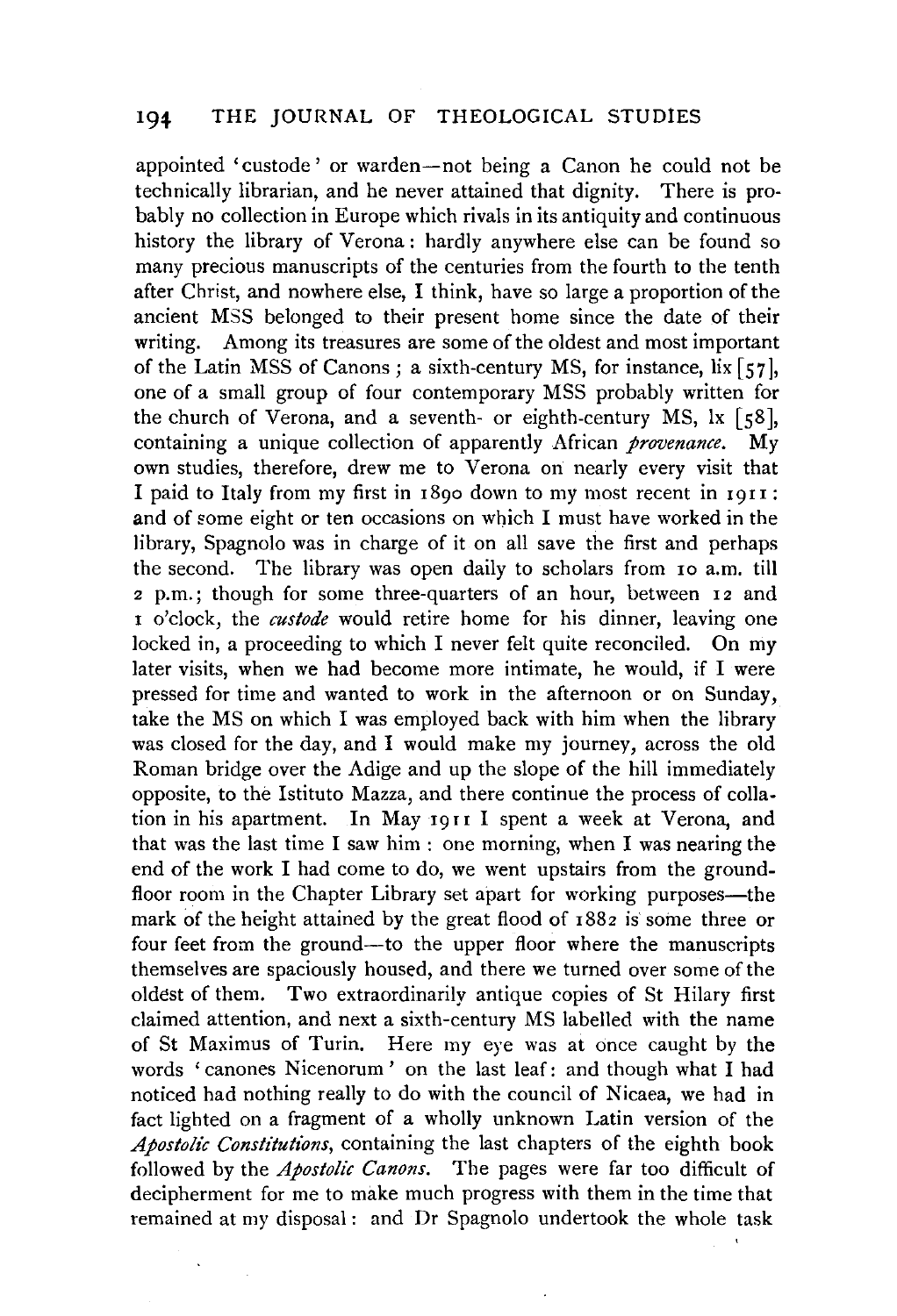bf transcription, while I digested and edited his mater:al as it reached me in England, and the proofs went to and fro between us till we had satisfied ourselves that all had been done that could be done. The ultimate results were published-apart from the three concluding pages; a sort of appendix, which only appeared in this JouRNAL, October 1913; xv pp. 63-65-in my *Ecc!esiae Occidentalis Monumenta Iuris Antiquissima* in the spring of 1913. No sooner was this section of the MS off our hands than Spagnolo's indefatigable industry carried him on to a similar plan of transcription for the earlier portion of the MS, that which (correctly, as I have now no doubt) gave the name of St Maximus to the volume : and a series of Homilies were made public for the first time in  $\overline{f}$ ,  $\overline{T}$ ,  $S$ . (January and April 1915, April 1916). Next we attacked the matter which the Roman edition of the *Opera S. Maximi*  $(A, D, 1784)$  had already published on the unique testimony of our MS: the tract *adversus Paganos* appeared in a much improved form in *.f. T. S.* July 1916, and the companion tract *adversus Iudaeos* is to follow in the next (July) number. The process of revision by which Dr Spagnolo examined, and verified or rejected after a second inspec. tion of the MS, my own suggestions and conjectures made on the basis of his. first transcription is lacking for this second tract, for the *adversus Paganos* had barely appeared (I am not sure of the exact day of the publication of our July number in 1916) at the time of his death. But even for the *adversus Iudaeos* a glance over the apparatus at the foot of any of its pages, when published, will shew how large an advance has been made towards the presentation of a complete text: while the Roman edition suffers from some twenty serious *lacunae,* the number will be in our edition reduced to three-so systematically and successfully were the difficulties of decipherment faced and overcome by my colleague in the work.

. We may well be thankful that the city which he loved and served has been spared the worst horrors of disfigurement or conquest in the late war: but free though Verona is again from the dangers that threatened and more than threatened it, it can never be quite the same place to the. scholars to whom it bad been, for the last twenty years before the war, indissolubly associated with the burly figure and cheery face of Antonio Spagnolo.

Two small reminiscences I may add, for they will shew better than many words the nature of the man : he gave his services to sacred science for little or no material gain, and what material gain came in his way he accepted only for the objects to which his life was devoted. I once asked him what salary he received for his work as custodian of the Chapter Library: the answer was, A lira a day. On another occasion I forwarded him a small sum that bad been collected among a few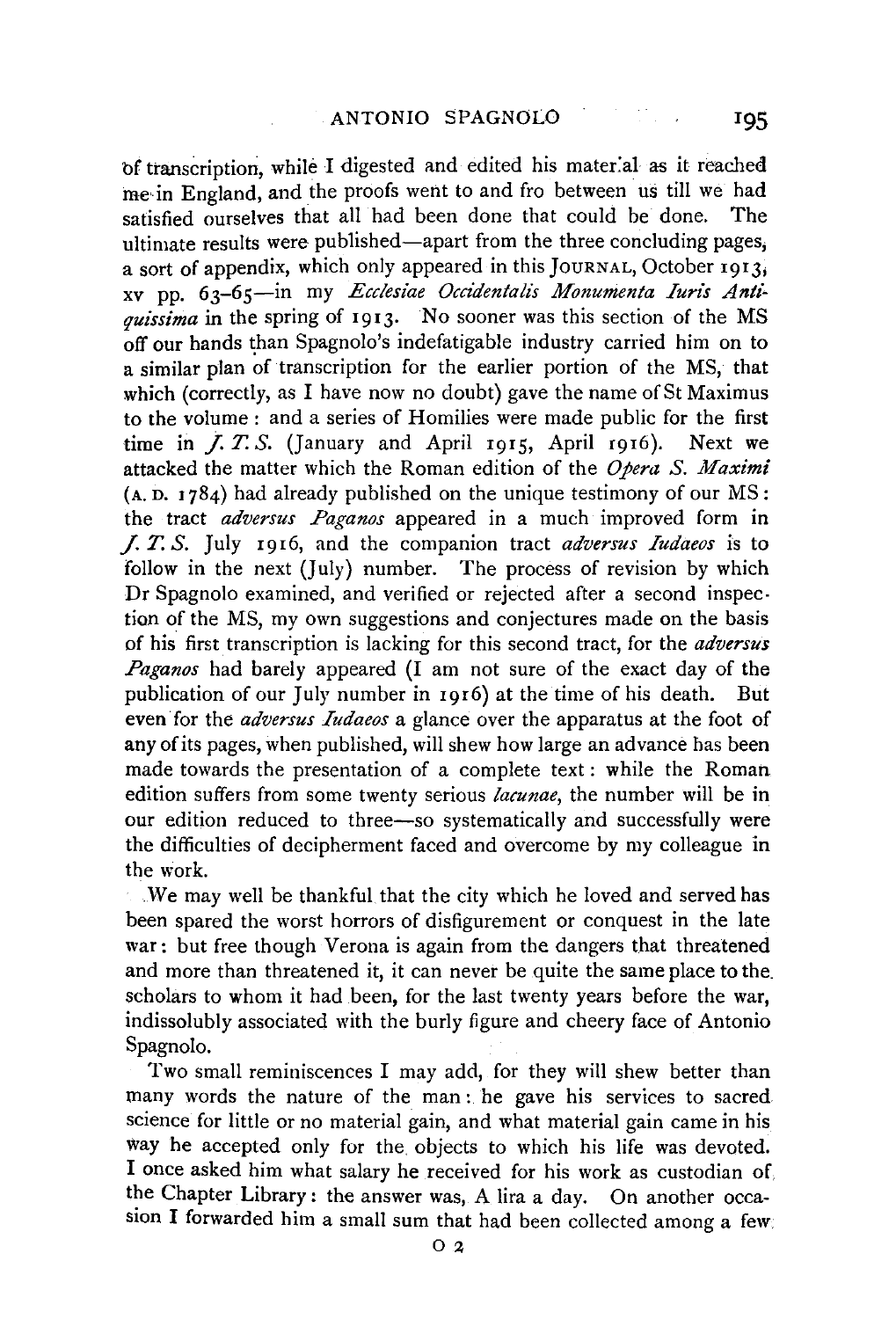# Ig6 THE JOURNAL OF THEOLOGICAL STUDIES

English scholars in recognition of his assistance, I think it was  $\mathcal{L}_{10}$ : he accepted it with gratitude, and wrote that it would come in splendidly for 'leaving gifts' (bursaries) to the best of the girls whose time at the Institute would expire that summer. And when a few books were selected, as something that he could not well divert from himself to his pupils, he took them as gratefully as he had taken the money-and presented them to the Chapter Library. *Non perdet mercedem suam.* 

### BIBLIOGRAPHY OF THE PUBLISHED WRITINGS OF ANTONIO SPAGNOLO,

1. Regole di civilta per i convittori (dell' Istituto don Nicola Mazza). Verona, tip. Collegio Artigianelli, 1895, in 18<sup>0</sup>, p. 21.

2. Storia letteraria della Biblioteca Capitolare di Verona (anni 1894- 1S95). In *Nuovo Arch. Veneto,* tomo xii, p. i, ISg6.

3· Di un codice prezioso della Capitolare di Verona che si credeva perduto. Verona, tip. Gurisatti 1Sg6, in I6°, p. I6. (E il codice clxxi (I sS) *Collectanea chronologica et astronomica,* del X secolo.)

4· Di due codici dei secoli vi-viii della Biblioteca Capitolare di Verona. Verona, Franchini, ISg6, in So, p. S. Estratto dalla 'Miscel· lanea per le nozze Biadego-Bernardinelli '. (Sono: il codice lxi (59), dei sec. vii-viii: e il codice lix  $(57)$  del vi secolo [MSS of Canons, employed in my *Eccl. Occid. Mon. Iur. Ant.* under the symbols U and V respectively. C. H. T.].)

5· Intorno all' origine dei testi di Diritto Canonico contenuti in un codice della Bib!. Capit. di Verona. Nota. In *Atti del/a R. Accademia delle scienze di Torino,* vol. xxxii, IS97· (E il cod. lx (5S) del sec, vii  $[①$  in my book. C. H. T.].

6. Storia letteraria della Bibl. Cap. di Verona (anno I Sg6). In *Nuovo Arch. Veneto,* tomo xiii, p. ii, 1S97.

7· Il Sacramentario Veronese e Scipione Maffei. Nota. In *Atti delta R. Accad. delle scienze di Torino,* vol. xxxiii, ISg8. (E il codice lxxxv (So) del vi-vii secolo.)

8. Francesco Bianchini e le sue opere. Memoria. In *Atti dell'Accademia di Verona,* vol. lxxiv, serie iii, I8gS.

9· Una lettera di Niccolo Tommaseo. In *Rassegna Nazionale,*  anno xx, 1898. (E diretta al prof. canonico Leopoldo Stegagnini di Verona ed ha la data Firenze, 28 gennaio 1S73.)

10. L'Orazionale Gotico Mozarabico della Capitolare di Verona descritto da Scipione Maffei. In *Rivista bibliograjica Italiana,* 1Sgg. (E il codice lxxxix (84) *Breviarium Mozarabicum,* del secolo vii.)

11. L'Evangeliario Purpureo Veronese. Nota. In Atti della R. Accad. *delle scienze di Torino,* vol. xxxiv, 1899.

I2. Storia letteraria della Bib!. Cap. di Verona, I897-18gS. Verona, tip. Gurisatti, 1899, in 80, p. 8.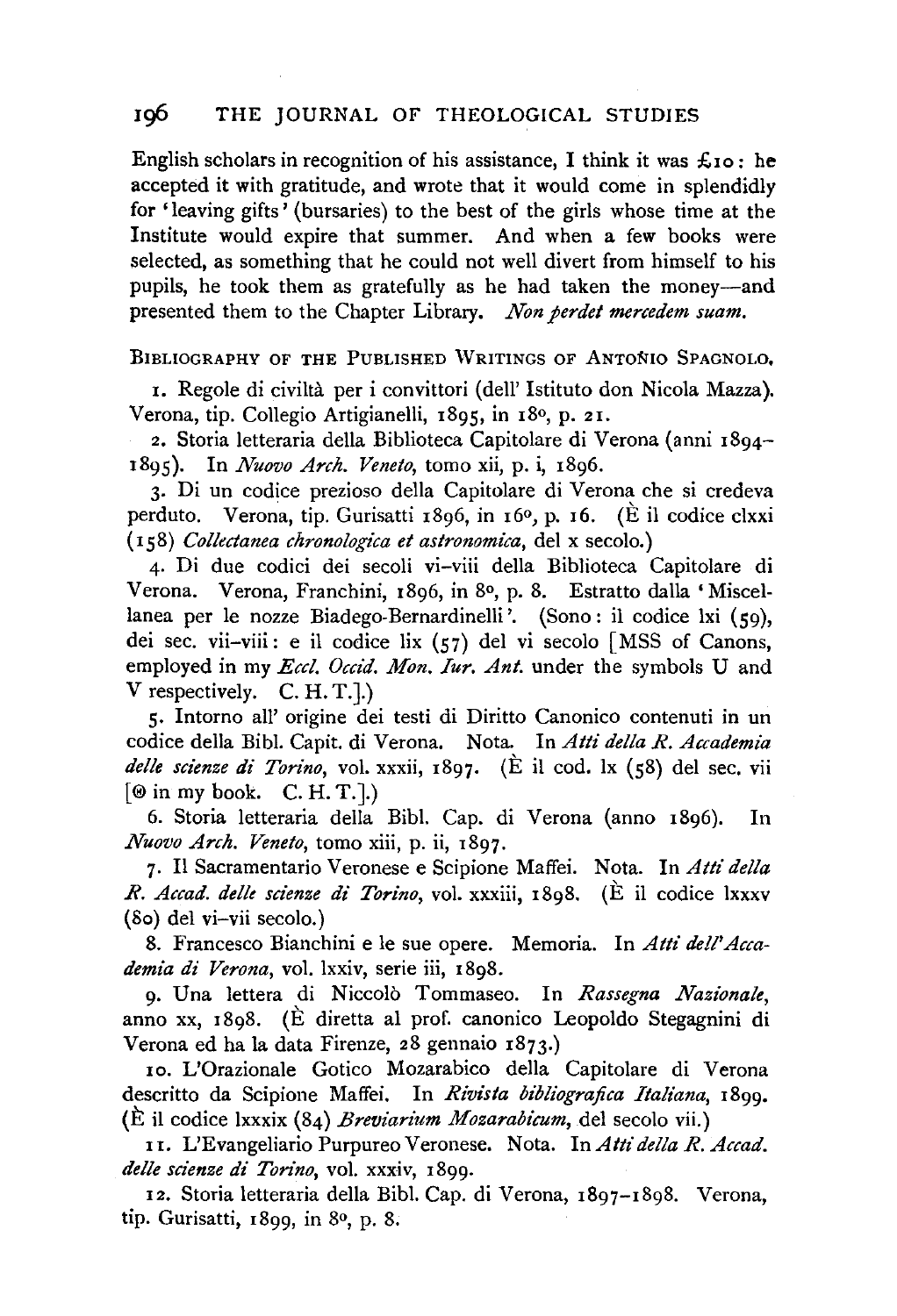13. Il Congresso internazionale per il restauro degli antichi codici e la Capitolare di Verona. Verona, tip. Vescovile, 1899. Estratto dal *Verona Fedele.* 

14· Di alcuni doni preziosi di Mons. F. Bianchini alia Capitolare di Verona. Note storiche. In *Atti dell'Accademia di Verona,* vol. lxxv, serie iii, 1899.

15. Per la storia dei Vescovi di Verona. S. Annone (750-780?). Brevi note. In *Jlfiscellanea per nozze Bolognini-Sormani.* Verona, Franchini, I900.

I6, La festa del Corpus Domini in Verona. Verona, tip. Vescovile, I9oo, in I6o, p. 15.

I7 .. S. Bernardino da Siena a Verona ed una sua predica volgare inedita. In *Atti dell'Accademia di Verona,* serie iv, vol. i, I9oo.

Ig, Vita di S. Leonardo romito del Limosino, storia del suo culto e dei principali miracoli. Verona, tip. Franchini, 1901, in 16<sup>0</sup>, p. 115.

19. Storia letteraria della Bibl. Cap. di Verona, 1899-1900. Verona, tip. Gurisatti, 1901, in 8º, p. 12.

20, La processione del Corpus Domini in Verona nei secoli xv-xix. In *Atti dell'Accademia di Verona,* vol. lxxvii, serie iv, I90I.

2 I. Tradizione della berretta cardinalizia a mons. Gio. Francesco Barbarigo vescovo di Brescia fatta il giorno 4 novembre 1720 da mons. Francesco Bianchini, cane. seg. di S. S. P. Clemente XI. Verona, Franchini, 1001, in 8<sup>0</sup>, p. 22.

22. Scipione Maffei e il suo viaggio all'estero (I732-1736). In *Atti dell' Accademia di Verona,* serie iv, vol. iii, I9o2.

23. Un diploma di Berengario I e una questione riguardante la serie dei Vescovi di Verona. Nota. In *Atti dell' Accademia .Reale delle scienze di Torino,* anni I901-I9o2.

24. La Biblioteca Vaticana e la Capitolare di Verona. Verona, tip. Marchiori, 1904, in 18<sup>0</sup>, p. 16.

25. L'Arcidiacono Pacifico di Verona inventore della bussola? In *Nuovo Arch. Veneto,* nuova serie, tomo viii, p. i, I904. [The Archdeacon Pacificus was the 'second founder' of the Verona library in the ninth century. Dr Spagnolo sent me a copy of this little treatise on the claim for Pacificus of the invention of the compass, though I am sorry to say I cannot now lay my hands on it. C. H. T.

26. A proposito dei frammenti di Tito Livio scoperti a Bamberga. Verona, tip. Marchiori, 1905, in 18º, p. 20. [With reference to Traube's *Bamberger Fragmenle der vier/en Dekade des Livius:* Palaeographische Forschungen, iv. Munich I904. C. H. T.]

27. La tachygraphie latine des manuscrits de Verone, par Em. Chatelain et Ant. Spagnolo. In *Revue des Biblt'otheques,* I905.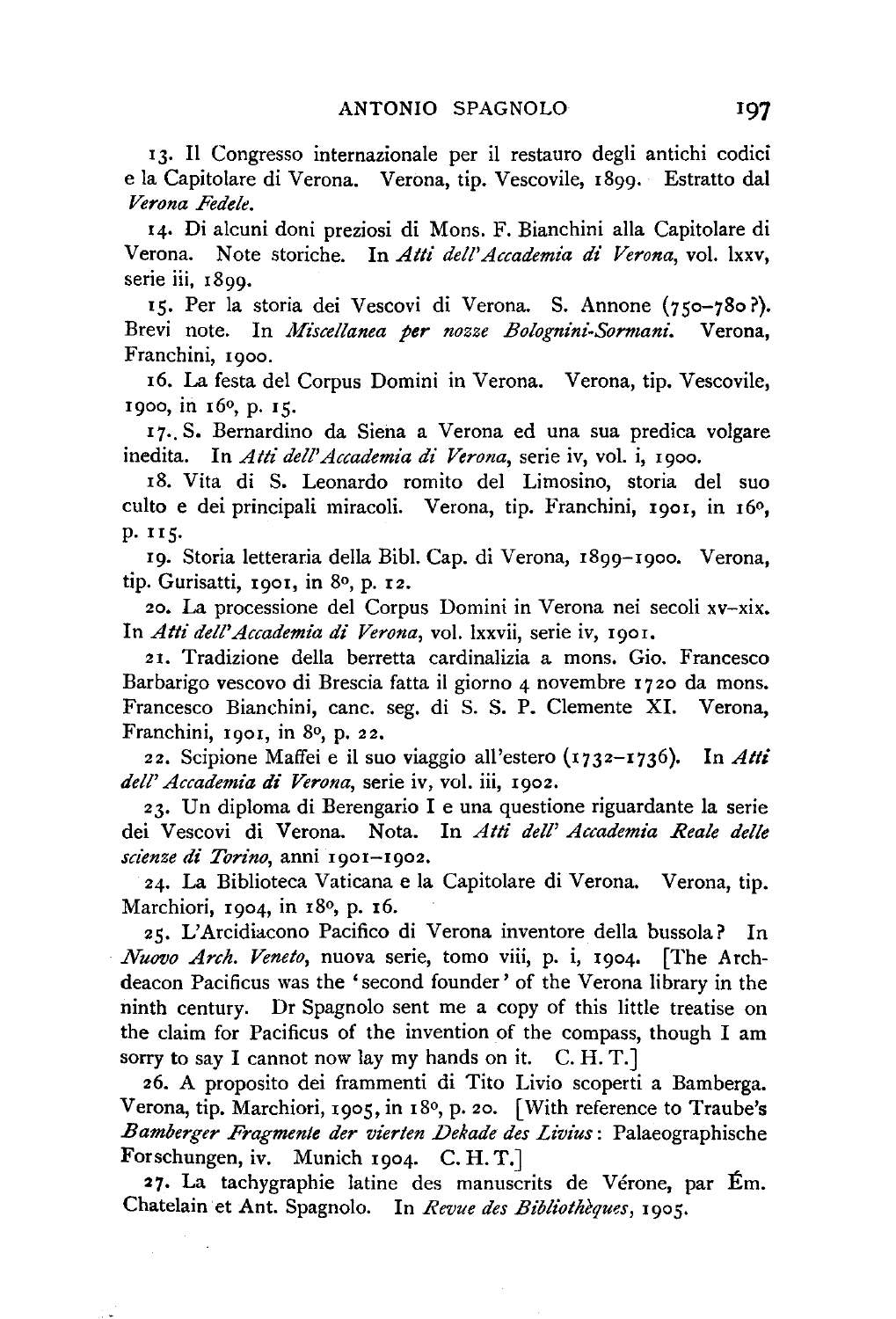2S. Le scuole accolitali in Verona. In *Atti dell'Accademia di Verona,*  serie iv, vol. v, 1904.  $(8 + 235 \text{ pp.})$ 

29. Moggio de' Moggi da Parma. *Ib.* vol. vi, I905.

30. L'Arcadia Veronese. Note e documenti. Roma, tip. sociale Polizzi e Valentini, 1900, in 8º, p. 35.

31. I marchesi Scipione Maffei e Francesco Muselli. Breve istoria di una loro inimicizia (con documento inedito). In *Ateneo Veneto,*  anno xxx, vol. i, I907.

32. Nozze Tassistro-Pacchielli. Verona, Marchiori, 1907, in 8<sup>0</sup>; p. 23. (Lo Spagnolo pubblica un oratorio per musica di Scipione Maffei 'La Passione di Maria nella Passione di Gesu '.)

33• Sonetto giovanile di Scipione Maffei. Verona, tip. Marchiori [ $1907$ ], in 8<sup>0</sup>, p. 4.

 $\epsilon$  34. Il Clero Veronese nella elezione del Vescovo 1080–1338. In *Atti dell'Accademia di Verona,* serie iv, vol. ix, I9oS.

35· Il grande merito di Scipione Maffei ne! campo paleografico. *Ib.* vol. x, 1909.

36. Tre frammenti biblici della 'Versio Antiqua' ancora sconosciuti. *Ib.* vol. x, 1909.

3 7. Gai codex rescriptus in Bibliotheca Capitulari Ecclesiae Cathedralis Veronensis distinctus numero XV  $(13)$  cura et studio eiusdem Bibliothecae custodis phototypice expressus. Lipsiae, K. W. Hierse mann. 1909, in folio (260 tavole con introduzione latina di A. Spagnolo).

38. Una leggina di Giustiniano in un miscellanea Veronese del secolo xi-xii. In *Mélanges offerts à M. Émile Chatelain 15 avril 1910*. (E il codice Capitolare lxiv (62): la legge di Giustiniano e *De jamosis libelli's.)* 

39· Abbreviature nel minuscolo veronese. In *Zentralblatt fiir Bibliothekswesen,* annata xxvii die. I9IO.

40. Di don Nicola Mazza e della Ia missione italiana nell' Africa Centrale. Verona, Marchiori, I9Io, in r6°, pp. 277.

41. An Arian Sermon from a MS in the Chapter Library of Verona. [L'articolo è firmato da A. Spagnolo e C. H. Turner: *J. T. S. Oct.* 1911 xiii 19-2S.]

42. La scrittura minuscola e le scuole calligrafiche veronesi del vi e ix secolo. In *Atti dell' Accademia di Verona,* serie iv, vol. xii, I9II.

43· L'origine dell'anno liturgico e in particolare della Settimana Santa. *Ib.* vol. xiii, 1912.

44• A fragment of an unknown Latin version of the Apostolic Constitutions : from a MS in the Chapter Library of Verona. (Reca le firme: A. Spagnolo e C. H. Turner. [J. *T. S.* July 1912 pp. 492- 5 Io.])